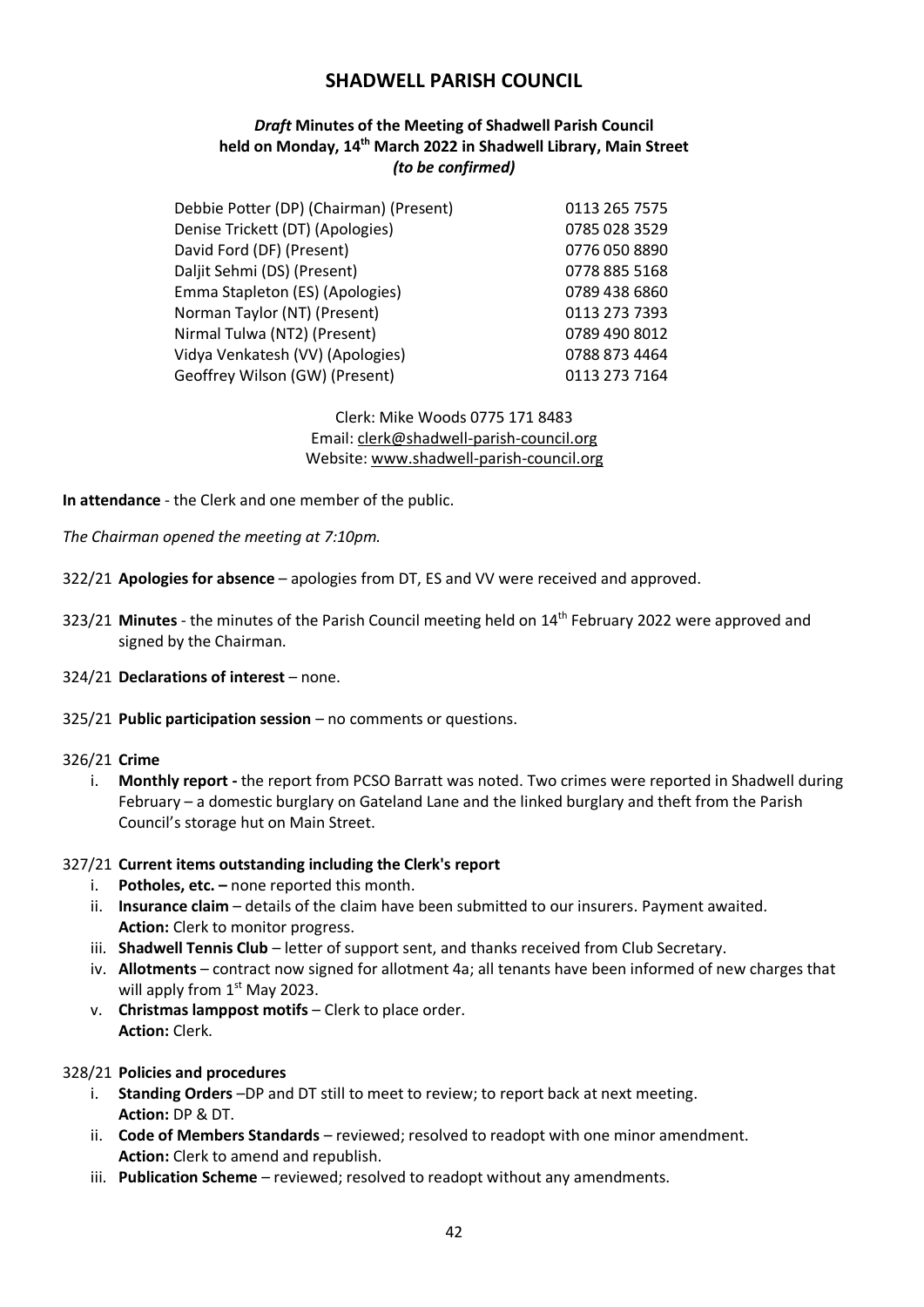329/21 **Climate Change** – noted that LCC's Climate Change agenda has recently been revised. New agenda will be explained by speaker at Annual Parish Meeting on 4<sup>th</sup> April.

# 330/21 **Annual Parish Meeting**

- i. **Venue** still to be confirmed. **Action:** Clerk.
- ii. **Invitations** Clerk confirmed that invitations have been sent to village organisations, ward councillors and the Police. LCC's Climate Change Team have confirmed that they will provide a speaker. **Action:** Clerk to finalise arrangements.
- 331/21 **Holywell Lane Playground**  concerns expressed about control of dogs in playground and inadequate signage. Agreed that dogs should be kept on leads in playground and park, and that Playground Committee should be approached regarding new signage. **Action:** Clerk to write to Committee.

# 332/21 **Queen's Platinum Jubilee – 2 nd to 5th June 2022**

i. **Working Party** – DP and DF reported on meeting held on 9th March. Responsibilities for planning various events over the Jubilee weekend have been shared out between volunteers and councillors. The aim is to provide something for all age groups. DF pursuing closure of Holywell Lane on the afternoon of Sunday,  $5<sup>th</sup>$  June for the street party. DP and Clerk to pursue grant-funding. Children's entertainer booked.

**Action:** DP, DF and Clerk.

- 333/21 **Spring Newsletter** delivery from printer expected 16th March. To be distributed to households very shortly thereafter.
- 334/21 **Social media** updated policy reviewed; resolved to adopt as presented.

#### 335/21 **East Leeds Orbital Road**

i. **ELOR Lead Meeting, 1st March** – feedback from VV noted; councillors expressed disappointment that redundant portacabin has been allocated elsewhere. Agreed to investigate availability and costs of alternatives.

**Action**: DF & Clerk.

ii. **Traffic surveys** – still awaiting response from Chief Highways Officer. Clerk to keep pursuing. **Action:** Clerk.

#### 336/21 **External meetings**

- i. **Schedule of forthcoming meetings** noted; Clerk to update and circulate periodically. NT2 to attend remote PACT meetings 9<sup>th</sup> June and 11<sup>th</sup> August. **Action:** Clerk.
- ii. **Other meetings** feedback from recent PACT and ONE meetings noted.

#### 337/21 **Highways**

- i. **Proposed 20mph limit** still awaiting proposals from Highways.
- ii**. Safety issues on Ring Road** Email response from Highways was sent to wrong parish council. Now informed that Principal Engineer is still investigating options. Clerk has requested that investigations be completed with some urgency.

**Action:** Clerk to follow-up, as necessary.

#### 338/21 **Planning Committee**

NT2 reported on the meeting held earlier in the evening. Six applications were considered:

- i. **22/00805/FU 44 Strickland Avenue**  single storey front extension, first floor rear extension **– no objection.**
- ii. **22/00858/FU 6 Old Brandon Lane** alterations and conversion of garage with a single storey side extension to form habitable rooms; bin store to side **– no objection**.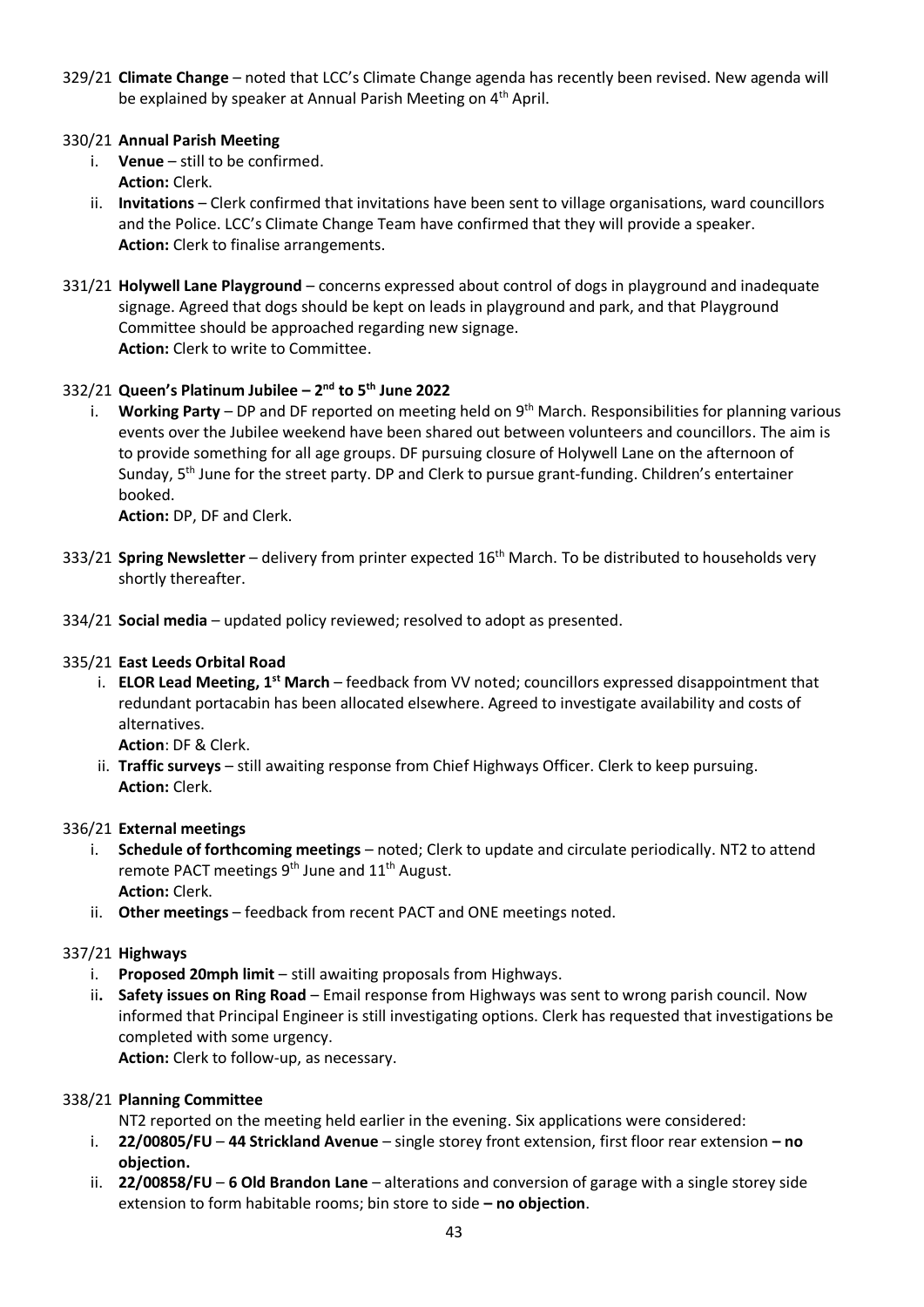- iii. **22/01042/FU – 8 Shadwell Park Close** part two storey side and rear extension and alterations to windows **– no objection**.
- iv. **22/00511/LI – 7 Crofton Terrace** retrospective listed building application for repointing of outhouse to rear due to missing mortar and damp ingress **– no objection**.
- v. **22/01095/FU – Spencer House, Holywell Lane** part demolition of existing property; construction of a new dwelling and double garage with associated landscaping – agreed to **object** on the grounds that new dwelling would be too close to existing house, would not further objectives of Neighbourhood Plan and its appearance would not be in keeping with the four new dwellings for which permission has already been granted.
- vi. **22/00348/FU – 9 Cricketers View** first floor side extension with balcony agreed to **object** on the grounds that enlargement would not be in accordance with the objectives of the Neighbourhood Plan, and that the extension would overlook nearby dwellings, resulting in loss of privacy. **Action:** Clerk to submit comments through LCC's Planning Portal.
- vii. **Manor Farm** Committee's community representative to check owner's plans for the site with agents.

#### 339/21 **Finance**

i. **Internal control arrangements** – DF and NT2 went through arrangements with Clerk at a meeting on 2<sup>nd</sup> March. All found to be in order.

**Action:** Clerk to report outcome to internal auditor.

#### 340/21 **Village Maintenance**

- Work completed Clerk reported that the contractor completed 18¼ hours of work during February which included 7 hours relating to break-in at storage shed. Other work included removing fallen branches and trimming back hedges and overhanging vegetation. NT reported that replacement mowers are being sourced, but they will not be stored in the shed.
- ii. **Trimming back hedges and overhanging vegetation** NT reported on progress; SIB volunteers are liaising with occupiers and owners as appropriate.

#### 341/21 **Footpaths**

- i. **Signs for Path 102** signs and quotation for installation expected next week. **Action**: Clerk to monitor progress.
- ii. **Stiles on Hobberley Lane/A58 footpath** –contractor has agreed to repair asap. **Action**: Clerk to monitor progress.
- 342/21 **March risk assessment**  DS reported that several benches need attention. NT to check whether contractor could do extra hours in order to maintain them. **Action:** NT.
- 343/21 **Parish Council surgery 5 th March** conducted by GW; no attendees. GW to conduct next surgery, 10:00am, Saturday, 2<sup>nd</sup> April in Shadwell Library.

#### 344/21 **Reports from Council Representatives on Local Committees and Forums**

- i. Shadwell Independent Library, Arts Centre and Café report by DT noted.
- ii. **Shadwell in Bloom** report by NT noted. See <https://www.tinyurl.com/5dw8uyfp>
- 345/21 **Correspondence** none.
- 346/21 **Local Centres Programme**  Clerk reported on positive responses to uniform signage from four of the businesses, response still awaited from the fifth. DP and DT still to review placement of street furniture and benches. ES pursuing on-site meeting with new LCC lead officer and ward councillor(s). **Action:** Clerk, ES, DP & DT.
- 347/21 **Recreational Centre** trustees' meeting arranged for 8:00pm, 23rd March, NT2 and GW to attend.